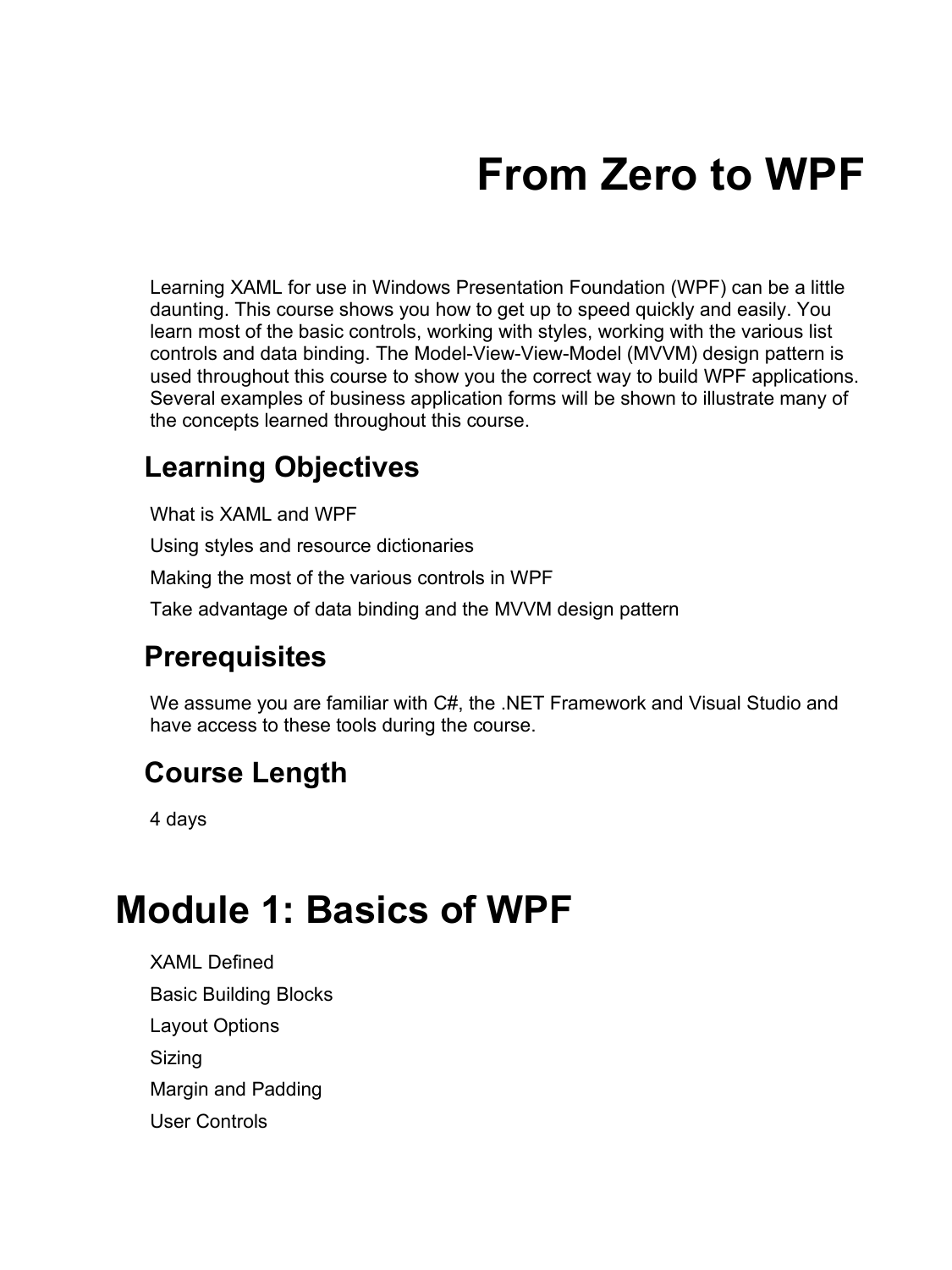**Namespaces** 

# **Module 2: Using Styles Effectively**

How and where to use Styles Global Styles Keyed Styles Overriding Styles The advantages of using resource dictionaries Dynamically load resources Use control templates to define your own controls Control 'state' using the Visual State Manager

# **Module 3: UI Controls in WPF**

Learn the control hierarchy in WPF Learn what common properties are available on controls See common UI controls used for normal data input Demos of many WPF controls

#### **Module 4: More UI Controls in WPF**

See more example of UI Controls Use these for better user input See demos of these WPF controls 'Content' is not 'Text' Create new controls out of existing controls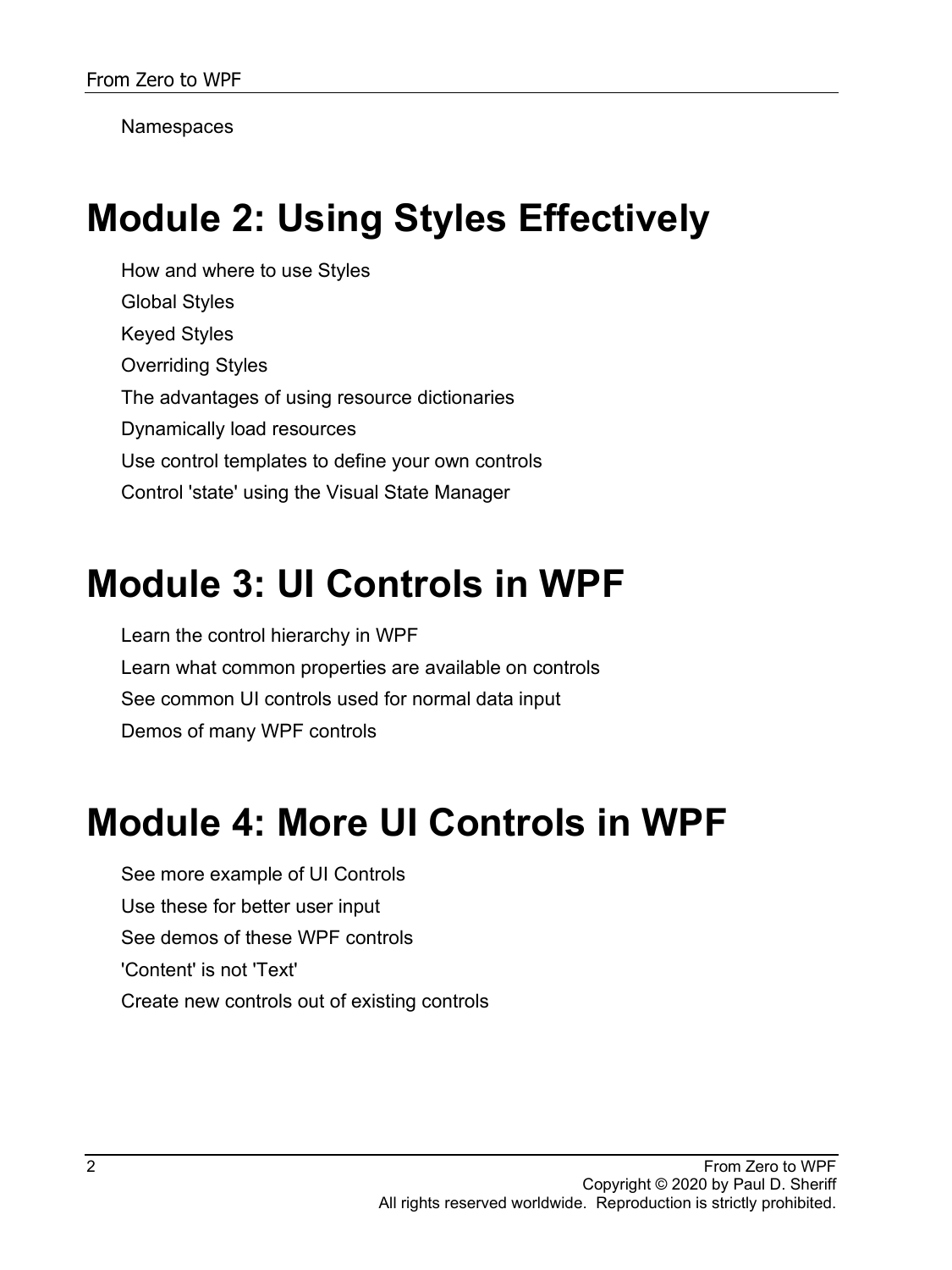# **Module 5: Container Controls in WPF**

Learn about container controls Controls to help you group other controls Very simple containers to complex containers Lots of demos of container controls

#### **Module 6: It's all About Data Binding**

What is data binding Control to control binding Binding to classes Bind to collection classes Collection classes Simple view model example Object data provider XML data provider Two-way data binding

# **Module 7: List Controls in WPF**

Load list controls with data from SQL Server Generically generate a view for a ListView control Bind list controls together using two ObjectDataProviders Display data in a TreeView control

#### **Module 8: The Flexible WPF List Box**

Using data templates Display two columns

Multi-line list box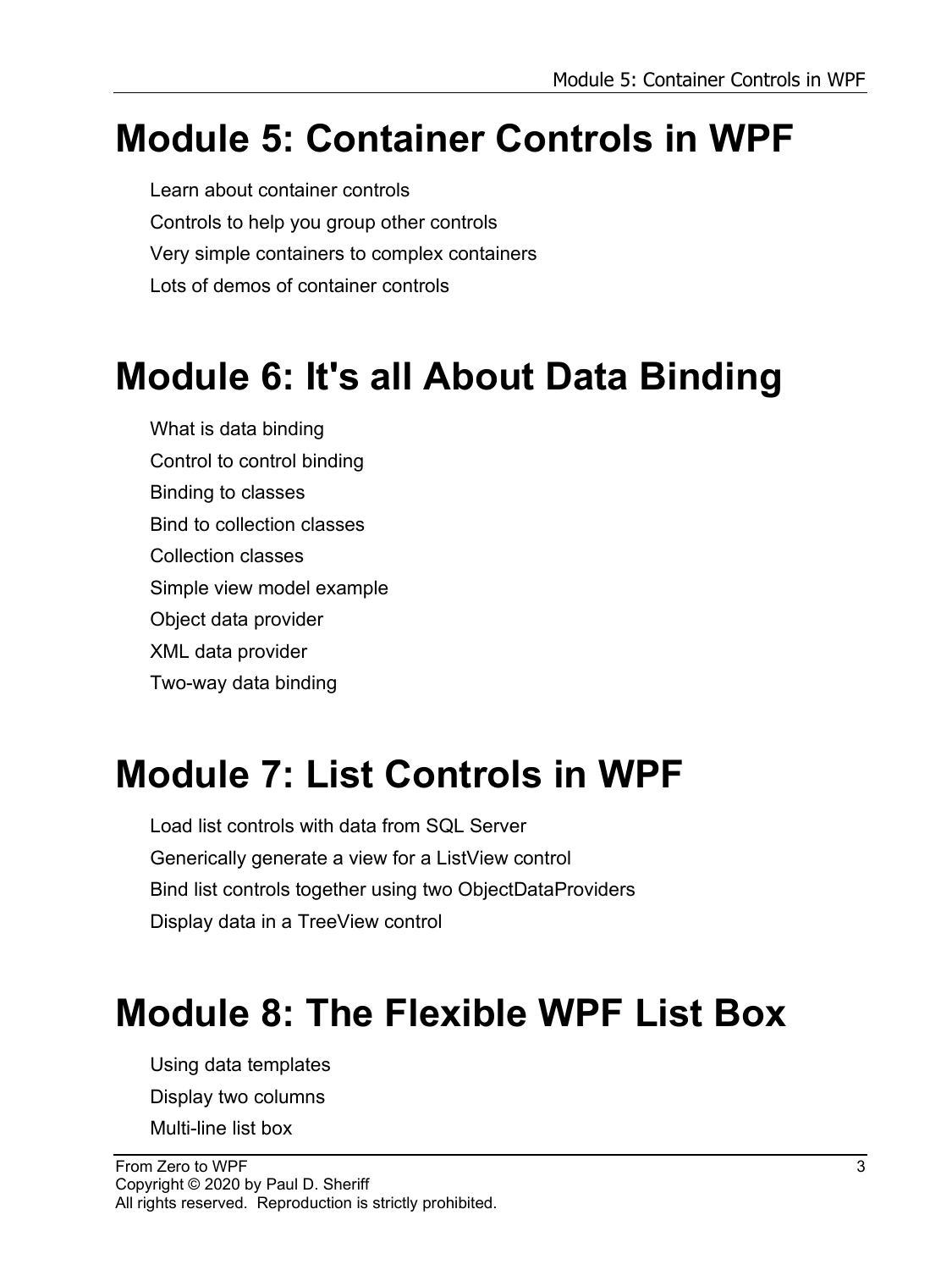Automatic text searching Horizontal list box Change templates on the fly Display images Use data triggers

## **Module 9: More Fun with the WPF List Box**

Learn to use value converters String-to-decimal converter Lower case converter in a data trigger Object converter Sorting using XAML Sorting using code Filtering data Grouping data

# **Module 10: MVVM Made Simple**

Learn to use the MVVM design pattern Why you should use MVVM Data binding is the key to MVVM Create some useful base classes for your view models Learn the basics of Commanding

# **Module 11: Message Broker**

Why use a message broker

Create a message broker class

Send and receive messages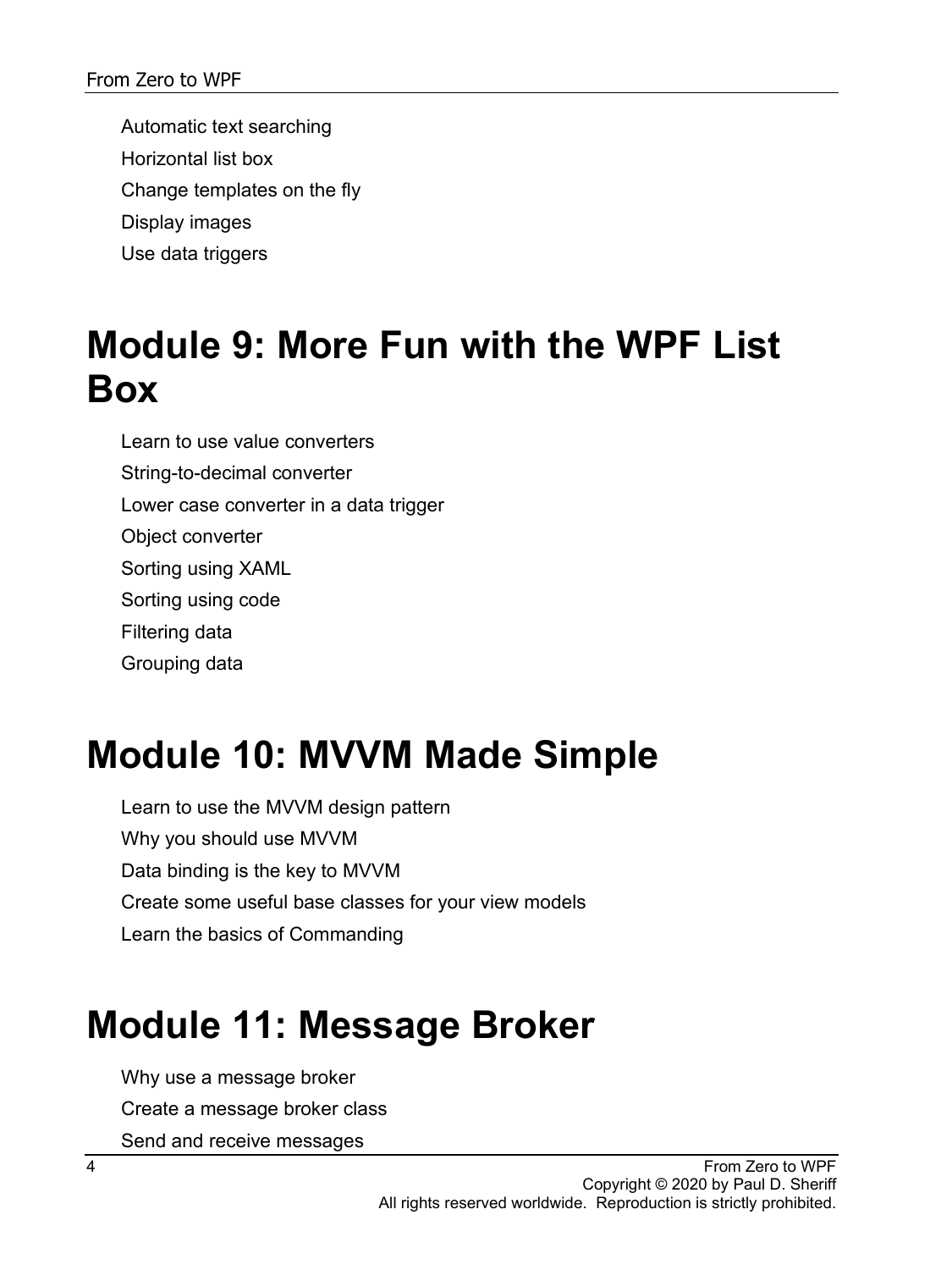# **Module 12: A WPF Architecture**

Create a common library Create a WPF common library Create an application layer library Create a data access library Create a view model library

# **Module 13: Create a Slash Screen**

Create XAML for a splash screen Remove splash screen after a few seconds Load resources in the background

# **Module 14: Load User Controls Dynamically**

Add some user controls to load Use Tag property for the name of control to load Create method to load control Don't load control twice

# **Module 15: Display Status and Informational Messages**

How to handle status messages Display status messages for each control you load How to display informational messages How to make informational messages disappear after a few seconds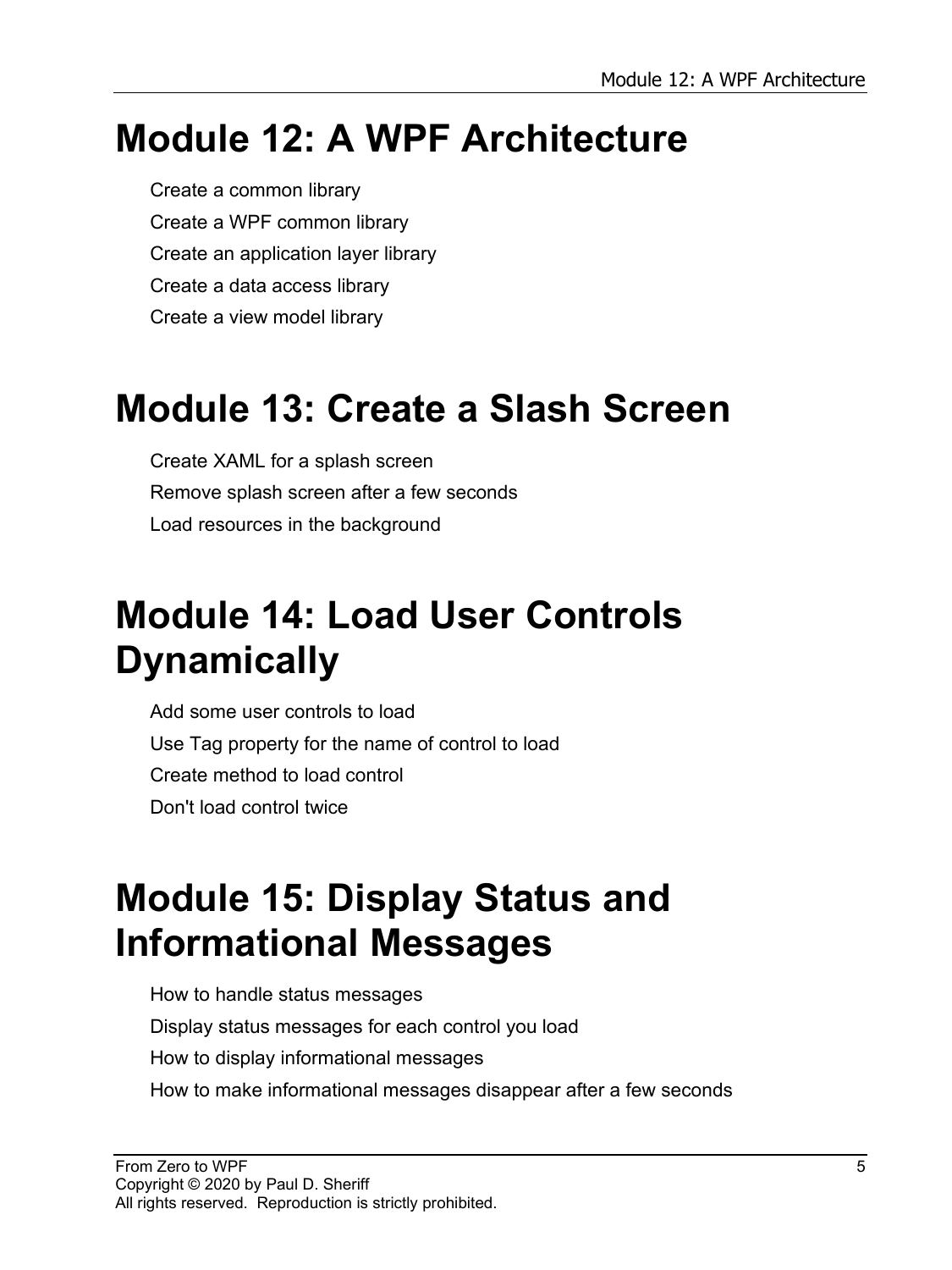# **Module 16: Create a Login Screen**

Create XAML for a login screen Create view model for login

# **Module 17: Validating Data**

Validate username and password Display validation messages Modify main window based on login status

# **Module 18: Create a User Feedback Screen**

Create XAML for user feedback screen Add validation for user feedback screen Create data and view model classes

# **Module 19: Create a User Maintenance Screen**

Create XAML for user maintenance screen A design pattern for master/detail screen Create data and view model classes Managing state for screen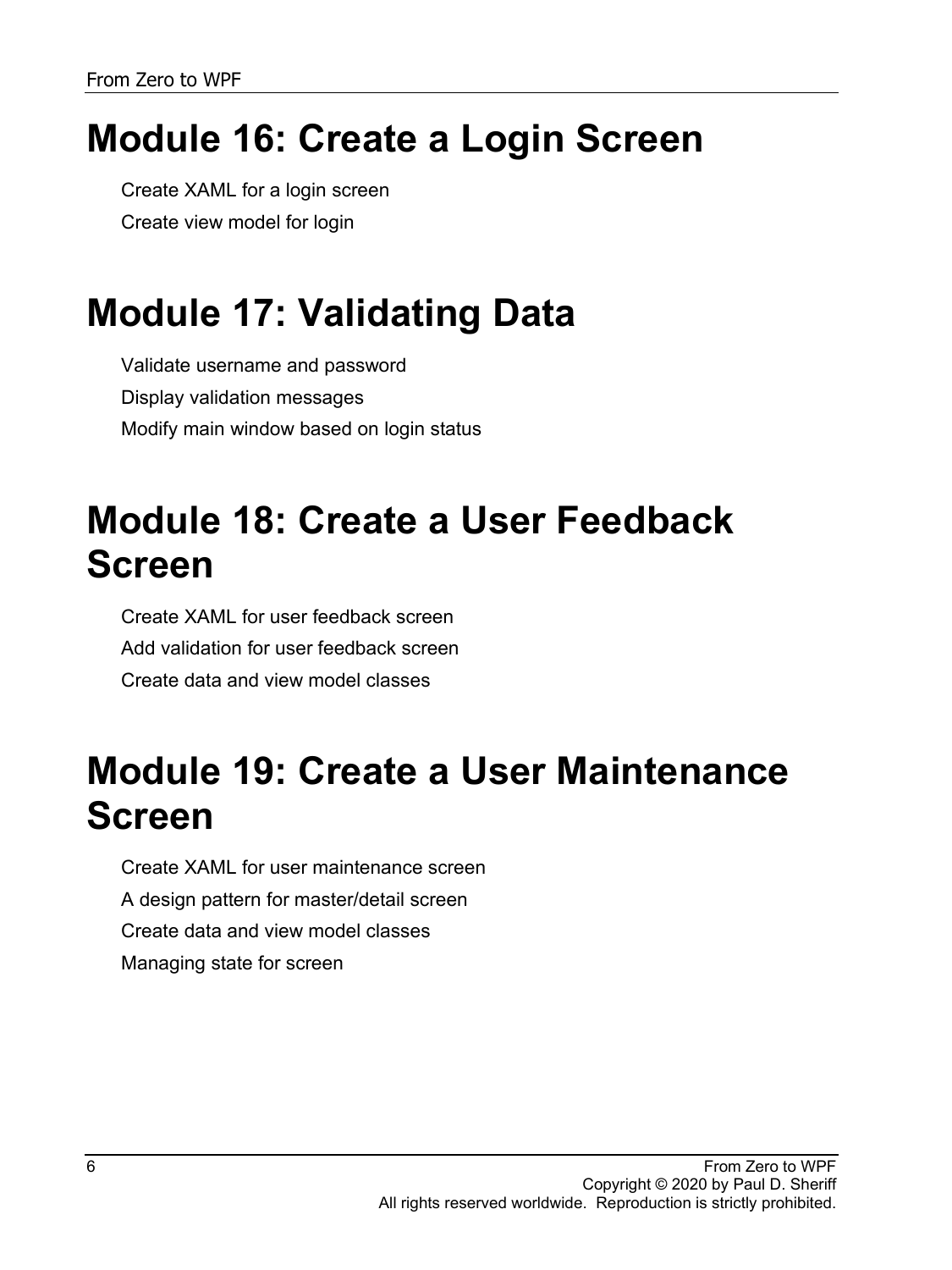# **Module 20: Common Business Application Screens**

Splash screen Login Screen Feedback screen About screen

# **Module 21: Dialogs**

Create your own message box Styling your message box Calling your message box

#### **Module 22: Creating Borderless and Non-Rectangular Windows**

Create borderless windows Remove 'chrome' from window Resize mode Dragging windows around that have no border Creating non-rectangular windows (Ellipse and Polyline)

# **Module 23: Animation and Transformation Basics**

**Transforms** Rotating pictures in ListBox

**Triggers** 

Animations